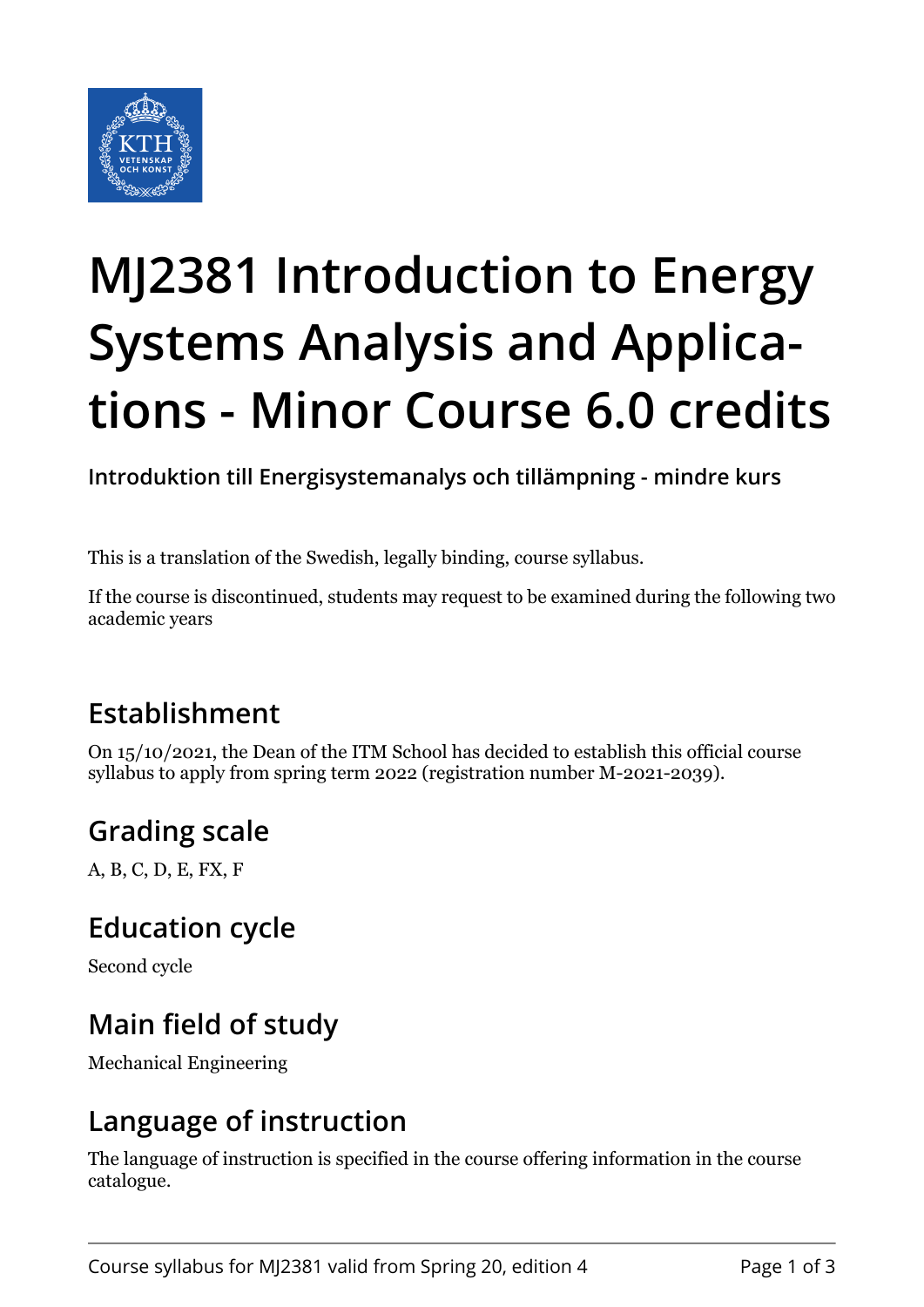## **Intended learning outcomes**

After passing the course, the student should be able to:

- 1. Describe well-established methods for energy system modelling and scenario analysis and identify their key benefits and limitations
- 2. Write a problem formulation for linear optimisation connected to energy system analysis
- 3. Apply a chosen energy system modelling tools for the analysis of stylised long-term energy planning problems
- 4. Analyse different selected energy system cases and summarise insights in an appropriate manner, based on limited and uncertain information
- 5. Include a basic representation of the connections between climate, land use, energy and water in an energy system model

## **Course contents**

The overall objective of this course is to provide the student with solid ground knowledge of Energy Systems Analysis theory and practice, including deep understanding of the working principles of an energy system model.

Below an overview of the topics.

#### **Energy system Analysis**

What is it needed for? How does it support policy makers? What is an energy system and how can it be represented? What are energy system models needed for? What is their role in supporting energy policy?

#### **i** Types of energy system modelling tools

Bottom-up and top-down modelling tools Categorisation of energy modelling tools The Open Source energy Modelling System (OSeMOSYS) as a sample structure.

#### **Designing an energy system optimization problem**

Structure of linear optimization energy system models Creating the algebraic formulation of a linear optimization energy system model from scratch.

#### **Integrated Climate-Land-Energy-Water (CLEWs) modelling**

From the representation of an energy system to the representation of several interlinked systems (energy, land and water) How to model the links between energy, land and water systems in practice?

#### **Scenario analyses**

Types of scenario analyses used in energy systems analysis (normative, explorative, predictive)

Examples and outcomes of published scenario analyses.